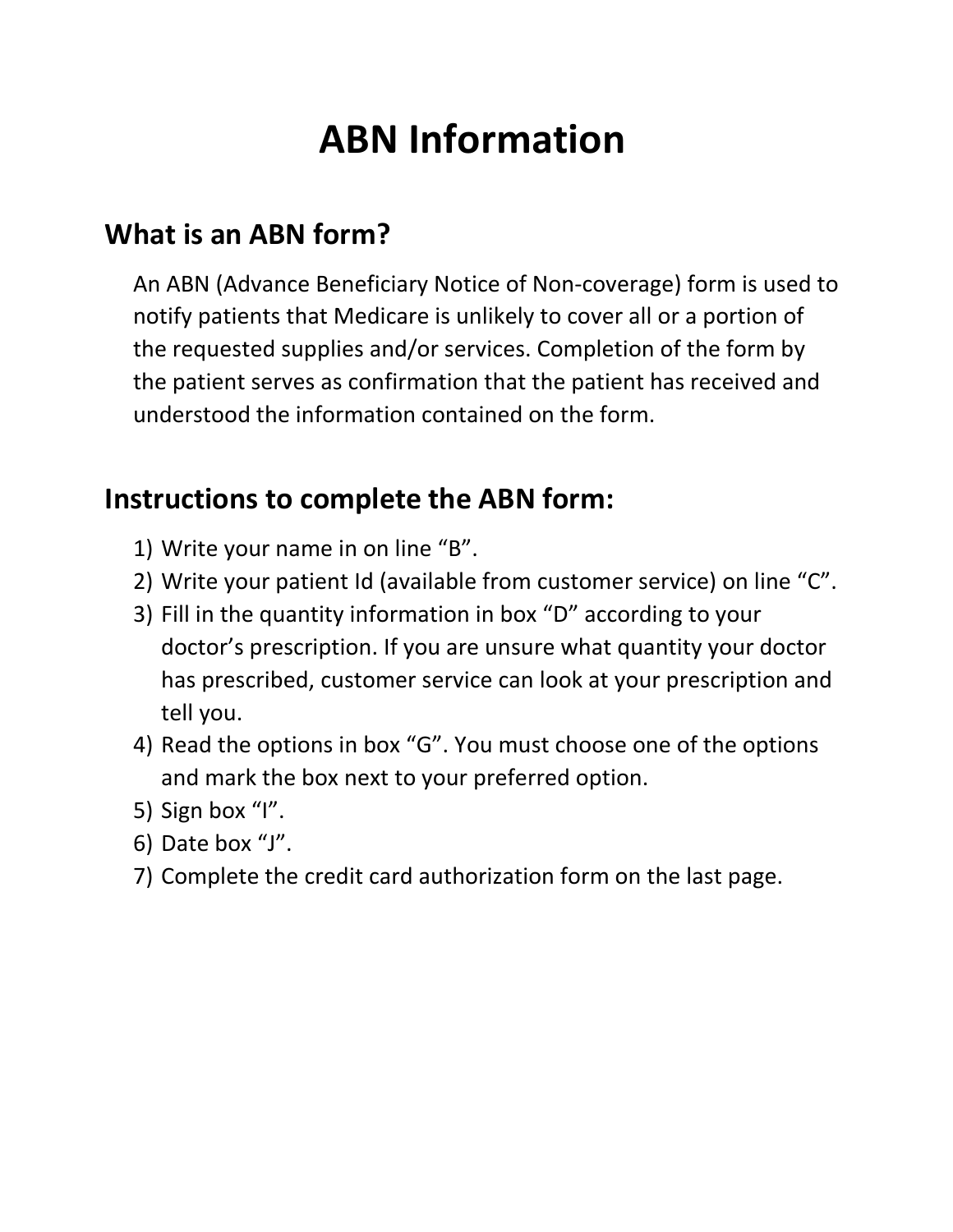#### **B. Patient Name: C. Identification Number:**

### **Advance Beneficiary Notice of Non-coverage (ABN)**

NOTE: If Medicare doesn't pay for D. diabetic supplies Loelow, you may have to pay.

Medicare does not pay for everything, even some care that you or your health care provider have good reason to think you need. We expect Medicare may not pay for the **D.** diabetic suppliesbelow.

| D.                                                                                                                         | E. Reason Medicare May Not Pay:                                                                                                                                                                                                                                                   | <b>F. Estimated</b><br><b>Cost</b>                       |
|----------------------------------------------------------------------------------------------------------------------------|-----------------------------------------------------------------------------------------------------------------------------------------------------------------------------------------------------------------------------------------------------------------------------------|----------------------------------------------------------|
| Diabetic testing meter, testing strips (qty:<br>____), and lancets (qty: _____) every 90 days<br>for length of RX on file. | Meters are only covered once every 5 years.<br>Based on LCD33822, your prescribed testing<br>frequency is considered high utilization and<br>Medicare may determine your physician's<br>documentation does not support a covered<br>need for the prescribed quantity of supplies. | \$80.46/meter<br>\$8.32/box strips<br>\$1.42/box lancets |

#### **WHAT YOU NEED TO DO NOW:**

- Read this notice, so you can make an informed decision about your care.
- Ask us any questions that you may have after you finish reading.
- Choose an option below about whether to receive the D. diabetic supplies listed above. **Note:** If you choose Option 1 or 2, we may help you to use any other insurance that you might have, but Medicare cannot require us to do this.

#### **G***.* **OPTIONS: Check only one box. We cannot choose a box for you.**

□ OPTION 1. I want the D.<sub>diabetic supplies</sub> listed above. You may ask to be paid now, but I also want Medicare billed for an official decision on payment, which is sent to me on a Medicare Summary Notice (MSN). I understand that if Medicare doesn't pay, I am responsible for payment, but I can appeal to Medicare by following the directions on the MSN**.** If Medicare does pay, you will refund any payments I made to you, less co-pays ordeductibles.

□ OPTION 2. I want the D. diabetic supplies listed above, but do not bill Medicare. You may ask to be paid now as I am responsible for payment. I cannot appeal if Medicare is notbilled. □ OPTION 3. I don't want the D. diabetic supplies diabove. I understand with this choice I am **not** responsible for payment, and I cannot appeal to see if Medicare would pay.

#### **H. Additional Information:**

**This notice gives our opinion, not an official Medicare decision.** If you have other questions on this notice or Medicare billing, call **1-800-MEDICARE** (1-800-633-4227/**TTY:** 1-877-486-2048). Signing below means that you have received and understand this notice. You also receive a copy.

| igning bolow modifs that you have recoived and understand this hotice. Tou disc recoive a copy. |
|-------------------------------------------------------------------------------------------------|
| J. Date:                                                                                        |
|                                                                                                 |
|                                                                                                 |

#### **CMS does not discriminate in its programs and activities. To request this publication in an alternative format, please call: 1-800-MEDICARE or email: [AltFormatRequest@cms.hhs.gov.](mailto:AltFormatRequest@cms.hhs.gov)**

According to the Paperwork Reduction Act of 1995, no persons are required to respond to a collection of information unless it displays a valid OMB control number. The valid OMB control number for this information collection is 0938-0566. The time required to complete this information collection is estimated to average 7 minutes per response, including the time to review instructions, search existing data resources, gather the data needed, and complete and review the information collection. If you have comments concerning the accuracy of the time estimate or suggestions for improving this form, please write to: CMS, 7500 Security Boulevard, Attn: PRA Reports Clearance Officer, Baltimore, Maryland 21244-1850.